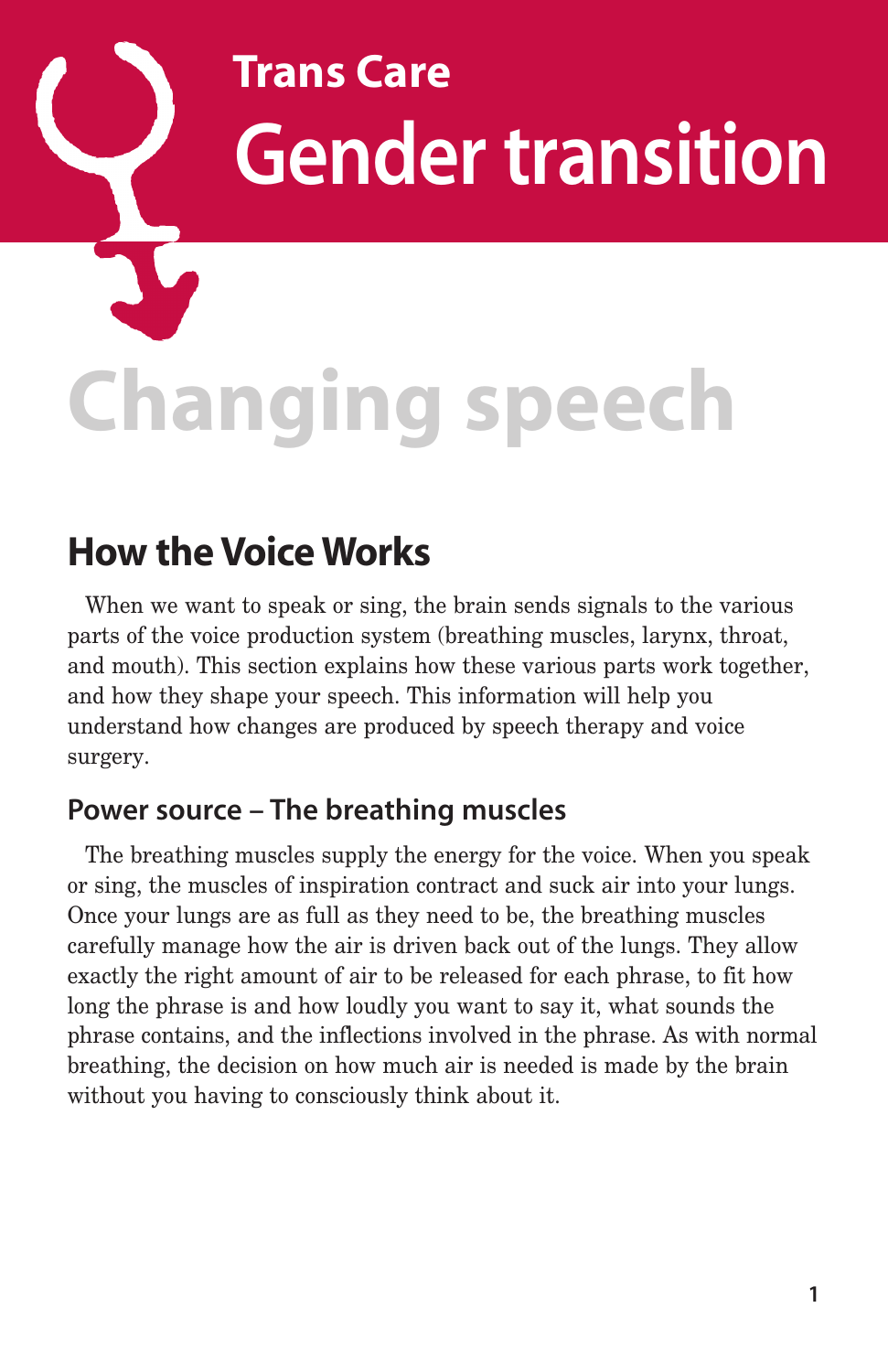#### **Sound source – The larynx**

As air goes into and out of the lungs it passes through the trachea (windpipe) and the larynx (voice box), which sits on top of the trachea. The main structures of the larynx are the hard bone-like cartilages, which form its framework, and the vocal folds (or cords) that vibrate to produce the voice. A flap of cartilage called the *epiglottis* sits directly above the larynx and helps block off the passage to your lungs when you swallow.

The outer structure of the larynx includes the hyoid bone, the thyroid cartilage, and the cricoid cartilage.

- Top: the hyoid bone bridges the tongue and the body of the larynx. Many of the muscles of the tongue, jaw, and neck attach to the hyoid bone.
- Middle: the thyroid cartilage has a notch at the front where the front of the vocal folds attach. This point under the notch is often called the Adam's apple (the medical term is *laryngeal prominence*).
- Bottom: The cricoid cartilage forms the top of the trachea.

Some kinds of pitch-raising surgery work by changing the shape of this external structure; other types of surgery work directly on the vocal folds. Speech therapy can't change bone and cartilage, but can improve control of the laryngeal muscles to be better able to modify the voice.



Picture adapted from the Milton J. Dance Jr. Head & Neck Rehabilitation Center, http://www.gbmc.org/voice/ anatomyphysiologyofthelarynx.cfm

*Vocal folds* (also known as vocal cords) stretch from the front to the back of the larynx. At the front they attach to the thyroid cartilage; at the back they attach to small cartilages (*arytenoids*) that rotate and swivel to change the position and tension of the vocal folds.



Pictures adapted from Regina Morris, http://studentweb.fontbonne.edu/~rmorr565/ webbit

When we breathe, the vocal folds are pulled apart at the back, creating a "V" shape that allows air to pass between them. When we speak or sing, the vocal folds come close enough together to be vibrated by the air from the lungs. Vocal fold vibration is very fast – average speaking pitch is typically 80–275 Hertz (abbreviated as "Hz" – the number of vibration cycles per second). This vibration creates a sound wave. The pitch (frequency) refers to how high or low we hear the voice and is determined by how fast the vocal folds vibrate. At a pitch of 100 Hz the vocal folds vibrate 100 times per second. At a pitch of 200 Hz, they are vibrating 200 times per second – twice as fast, so we hear the voice as sounding twice as high. The sound produced by this vibration is quiet and thin sounding. It needs amplification to be heard and to give it its characteristic quality in the same way vibrating guitar strings need the guitar body to produce a finished sound.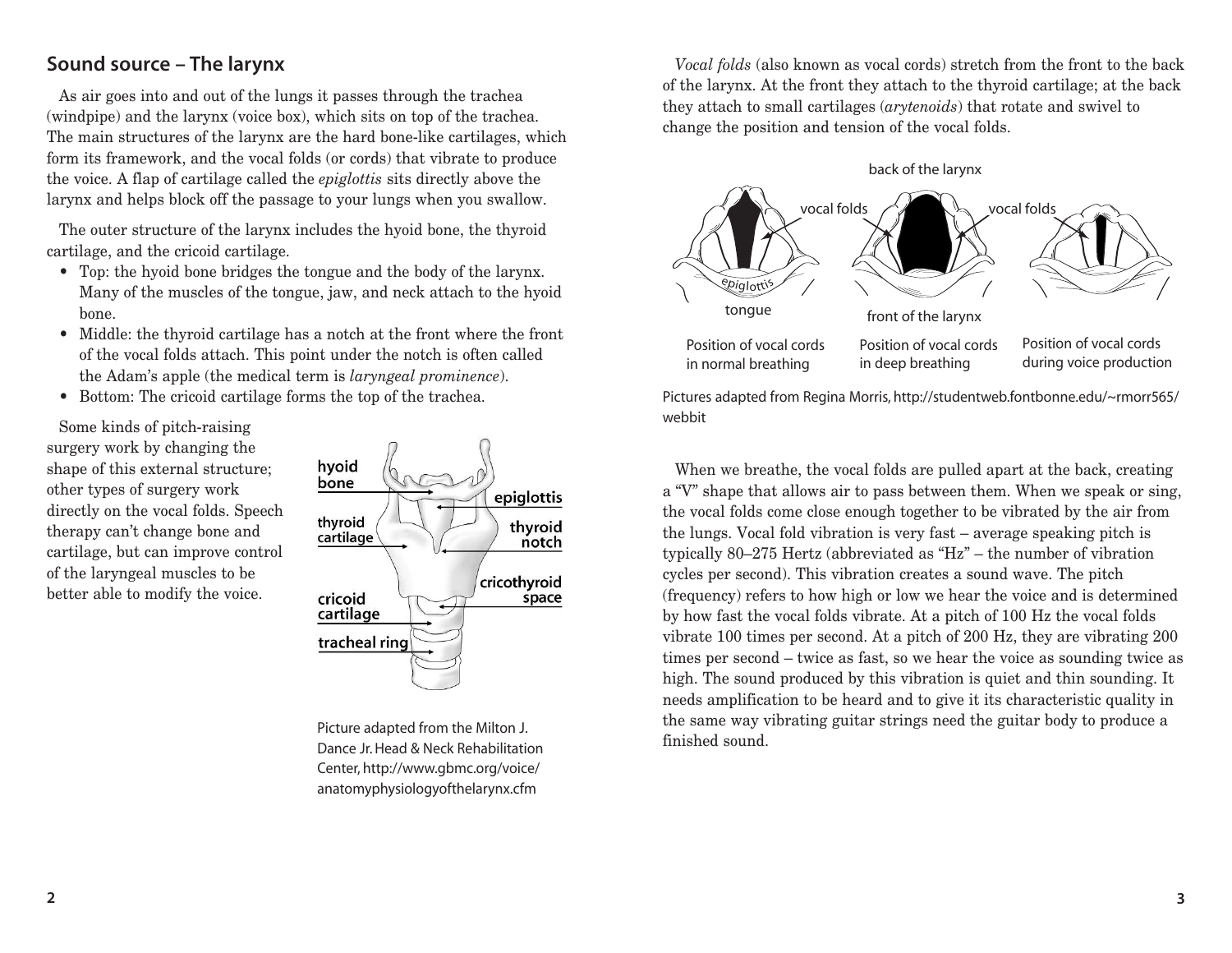#### **Amplification source – Throat, mouth and nose**

The amplification of the voice takes place in the resonating spaces of the throat, mouth and nose. Certain frequencies are damped, others are amplified, and the sound takes on the character of the space it passes through. It turns into your voice rather than someone else's, becoming louder and richer in the process.

#### **Turning the voice into words**

At the back of your throat the voice is simply raw sound; by the time it leaves your lips it has been transformed into speech. During its passage, the voice is stopped, started, amplified, squeezed, and narrowed. It is turned into words by a series of precise, high-speed maneuvers. This shape-changing is done by the muscles in the walls of the throat and mouth and also by the articulators – the tongue, lips, jaw and soft palate. Speech therapy can help modify this process.



# **Sex, Gender, and Speech**

Speech is a complex process that involves physical structures (see *How the Voice Works*), social expectations, emotional influences, and also our conscious decisions about what we say and how we want to say it. Each of these parts of speech is in turn affected by multiple factors: for example, the vocal tract is physically affected by smoking, drinking, and age; emotions are affected by hormones and by environmental stresses.

For trans people who want to sound more feminine or more masculine, it is helpful to understand the ways that sex and gender influence speech. But many of the popular books about men, women, and communication (e.g., *Men are from Mars, Women are from Venus*) promote sexist stereotypes (e.g., women as passive, men as dominant), don't take cultural/class/ regional/age differences into account, and overemphasize biological differences. In this section we look at some of the ways that sex and gender contribute to physical and social aspects of speech, and the implication for trans people who want to change their speech.

#### **Physical influences on speech**

#### **Size and shape of the vocal tract**

The size and shape of the *vocal tract* (see *How the Voice Works*) is greatly influenced by the increase in testosterone at puberty (in both sexes but to a greater extent in males):

- the cartilages in the larynx grow larger and thicker, increasing the height and front-to-back dimensions of the larynx
- the thyroid cartilage tilts to a different angle in the neck, creating an "Adam's apple" and changing the position of the vocal cords
- the vocal folds grow longer and thicker, making them vibrate more slowly
- as the facial bones grow, they create bigger spaces in the mouth, nose, and back of the throat, giving the voice more room to resonate

The changes in the larynx produce a drop in voice pitch. *Pitch* refers to how we hear different frequencies of sound – as high or low tones. Because people born male typically produce more testosterone during puberty than people born female, pitch is usually deeper in males than in females – i.e., men typically have deeper sounding voices than women, and also typically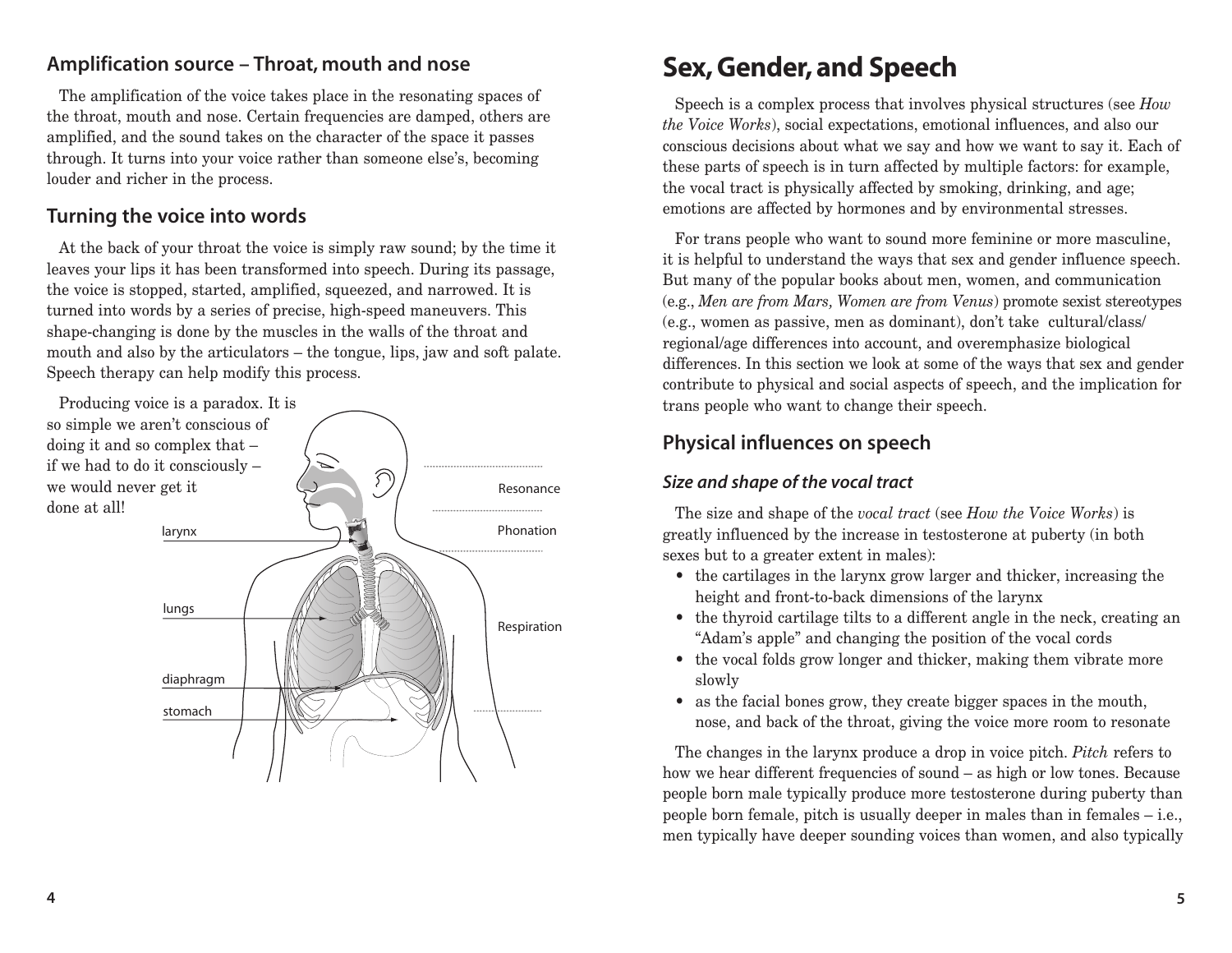sound deeper when they laugh or cough. But just as there is great variation among males and females in facial hair, muscle mass, sex drive, and other physical characteristics that relate to testosterone, there is also great variation in voice: some men have high voices, and some women have deep voices. For this reason, there is overlap in what is considered standard for men's voices and women's voices.

While there are physical limits to how high or low an individual's voice can go, everyone has the potential of making a variety of pitches from low to high. Speech therapy can help trans people consciously shift the average pitch they use when speaking, to a higher or lower place within their physical range – bringing the pitch closer to standard female norms (for MTFs) or male norms (for FTMs).

If FTMs take testosterone as adults, the testosterone makes the vocal folds grow thicker. However, they do not grow longer, and the bones and cartilage in the vocal tract do not grow (these changes can only happen during puberty). For MTFs, after the voice drops in puberty, estrogen and other feminizing hormones will not reverse this change: only surgery can change the physical structure of the vocal tract. Pitch-elevating surgery has mixed results (see *Changing Speech: Making Treatment Decisions*).

#### **The brain**

The brain is the control center for all communication. It receives signals from the ear, decodes those signals into language, decides how to respond, then sends signals to the speech-producing system to form words and sentences. Sex chromosomes and sex hormones affect some of the parts of the brain involved in this process (for example, parts of the language centres of the cortex are proportionally larger in females than in males). There has been a great deal of speculation about the impact this physiological difference might have on differences between male and female communication patterns, but it is still not understood whether differences in brain structure affect the ways that men and women talk. It is also not known how hormones taken by MTFs and FTMs affect the brain over the long-term. While there is evidence that trans people taking estrogen and testosterone may experience changes to the brain relating to memory and spatial ability, there is no evidence that taking hormones changes how the brain deals with speech.

#### **Social norms of speech**

Just as social rules determine norms for which clothes are considered appropriate for a particular gender, social rules determine norms about what speech patterns are considered "feminine" or "masculine." In many languages and cultures there are gendered norms and stereotypes relating to:

- how the voice sounds: e.g., pitch, loudness, breathiness, the way particular sounds are produced
- vocabulary (specific words used)
- non-verbal behavior associated with talking: facial expressions, eye contact, smiling, hand/arm gestures, touching

There is no universal norm for how women and men are expected to speak. Norms vary depending on many factors, including the specific norms of the language being spoken and the norms of a geographic region, personal characteristics (age, ethnicity/culture, class, etc.) of both the speaker and the listener, the relationship between the people who are talking, the environmental context (work, social setting, etc.), the intended purpose of the discussion, and the mode of communication (telephone vs. face-to-face). Also, many societal beliefs about differences between men's and women's speech are inaccurate stereotypes. For example, it is commonly believed that men interrupt more frequently than women, but studies have found that women interrupt as much or more than men (but often for different reasons than men).

For this reason, if you're working with a speech professional to change the way you talk, we recommend that rather than adopting a predefined set of how men or women "should" talk, you work with the speech therapist to learn how to observe specific differences between men and women's speech patterns in your immediate community. This will help create goals that are relevant to the specifics of your life, help you observe what people actually do vs. stereotypes of men and women, and also give you the chance to think about how you want to talk – which socially stereotypical aspects of speech you want to adopt and which you don't, depending on your cultural norms, personal/political beliefs, and how important it is to you to pass as male or female.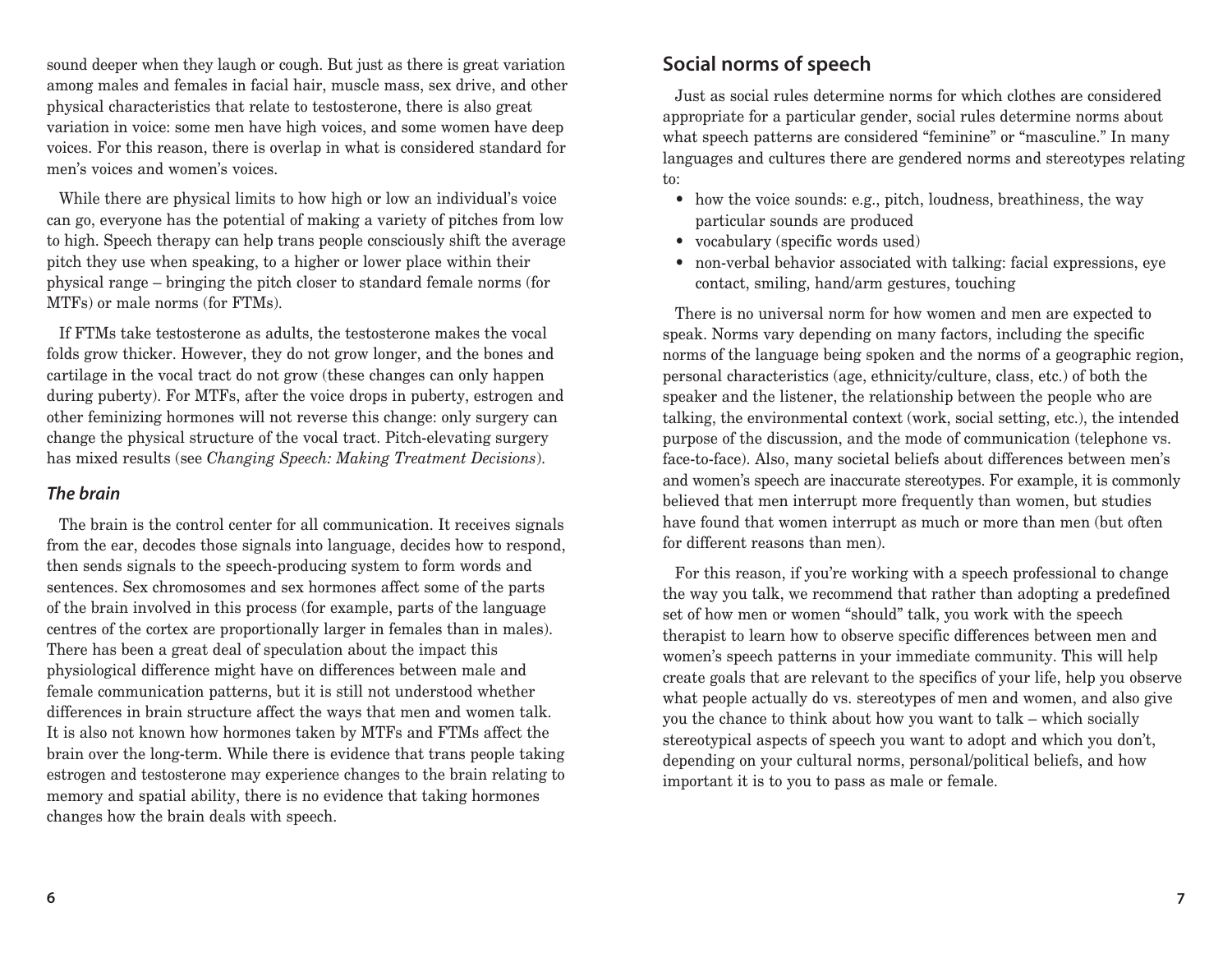#### **Perceptions of a speaker as male or female**

Studies have shown that infants as young as seven months can distinguish between men and women's voices. In adults, research has been done using trans people, non-trans people, and computerized speech to try to understand what makes people decide the person speaking is a man or a woman. These studies suggest that average speaking pitch is the most important factor, but pitch range, resonance, and intonation are also important.

Pitch has already been explained as the perception of sound frequency as high or low tones, with pitch range being the range between the highest and lowest tone you can produce. Intonation is the variation in tone – how much your voice rises or falls as you talk. *Resonance* (also called "timbre") refers to the richness or quality of a sound that gives it a distinct character. In music, resonance is what makes a violin sound different from a flute even if they are playing the same note. Differences in resonance between one voice and another are created by the unique shape and movements of every person's vocal tract.

There are societal norms for speaking pitch, range of vocal inflections, and resonance characteristics in the voices of men and women. However, these norms cover a wide spectrum of pitches and may be different across different languages and cultures. Many people (trans or not) fit somewhere between what are conventionally thought of as the norms for women and men. The following table shows the norms for English-language speakers in North America:

|                | <b>Norms for Women</b>                                                                                                                                                 | <b>Norms for Men</b>                                                                                       |
|----------------|------------------------------------------------------------------------------------------------------------------------------------------------------------------------|------------------------------------------------------------------------------------------------------------|
| Speaking pitch | range considered within<br>female norms: 145-275 Hertz<br>average pitch for adult<br>females: 196-224 Hertz<br>higher upper & lower limits<br>of range compared to men | range considered within male<br>norms: 80-165 Hertz<br>average pitch for adult males:<br>107-132 Hertz     |
| Resonance      | • higher overtones compared<br>to men                                                                                                                                  | lower overtones compared to<br>$\bullet$<br>women                                                          |
| Intonation     | more varied intonation<br>٠<br>(sometimes described as<br>"musical")<br>more upward shifts in tone                                                                     | more level intonation<br>more downward shifts in tone,<br>especially at the end of<br>sentences/statements |

As this table shows, there is an overlap in the standard pitch ranges of women and men. The 145–165 Hz range might be considered "gender neutral" for North American English speakers, as it is within the speaking pitch ranges for both men and women. However, even though some women have an average speaking pitch as low as 145 Hz, most use a much higher pitch – around 196–224 Hz. This is nearly 90% of an octave above the average speaking pitch for males (107–132 Hz).

In the "gender neutral" pitch range, other aspects of the voice, such as resonance and intonation, may become very important cues that signal the gender of the speaker. (This might explain why actor Sean Connery isn't perceived as female, despite having an average speaking pitch of 158 Hz.) It may also explain why MTFs are sometimes perceived as male even if they have an average speaking pitch above 155 Hz.

What does this mean for trans people who want to change their voices? One study suggests that the interaction between average speaking pitch, pitch range, intonation, and resonance was the key in determining whether a speaker is perceived as male or female, not any of these qualities alone. For trans people who are focused on passability, this means working on clusters of speech characteristics together, rather than trying to deal with them in isolation. This can be done through speech therapy.

#### **Perception of femininity and masculinity**

There are additional characteristics that do not seem to determine whether a speaker is perceived as female or male, but do affect perceptions of femininity or masculinity. Voice quality refers to the way a voice sounds to the listener – rough, raspy, smooth, etc. Of the many aspects of voice quality, only breathiness has been shown to consistently be associated with gender. *Articulation* refers to the way consonant sounds (e.g., "m, t, b, sh, ch, z") are produced in the mouth. *Duration* measures the length of time it takes to say a sound, word, or phrase.

As with other aspects of speech, there is a wide range of what is considered normal for men and women in voice quality, articulation style, and duration. These speech norms are heavily influenced by culture, class, and other social norms and will vary with the language being spoken.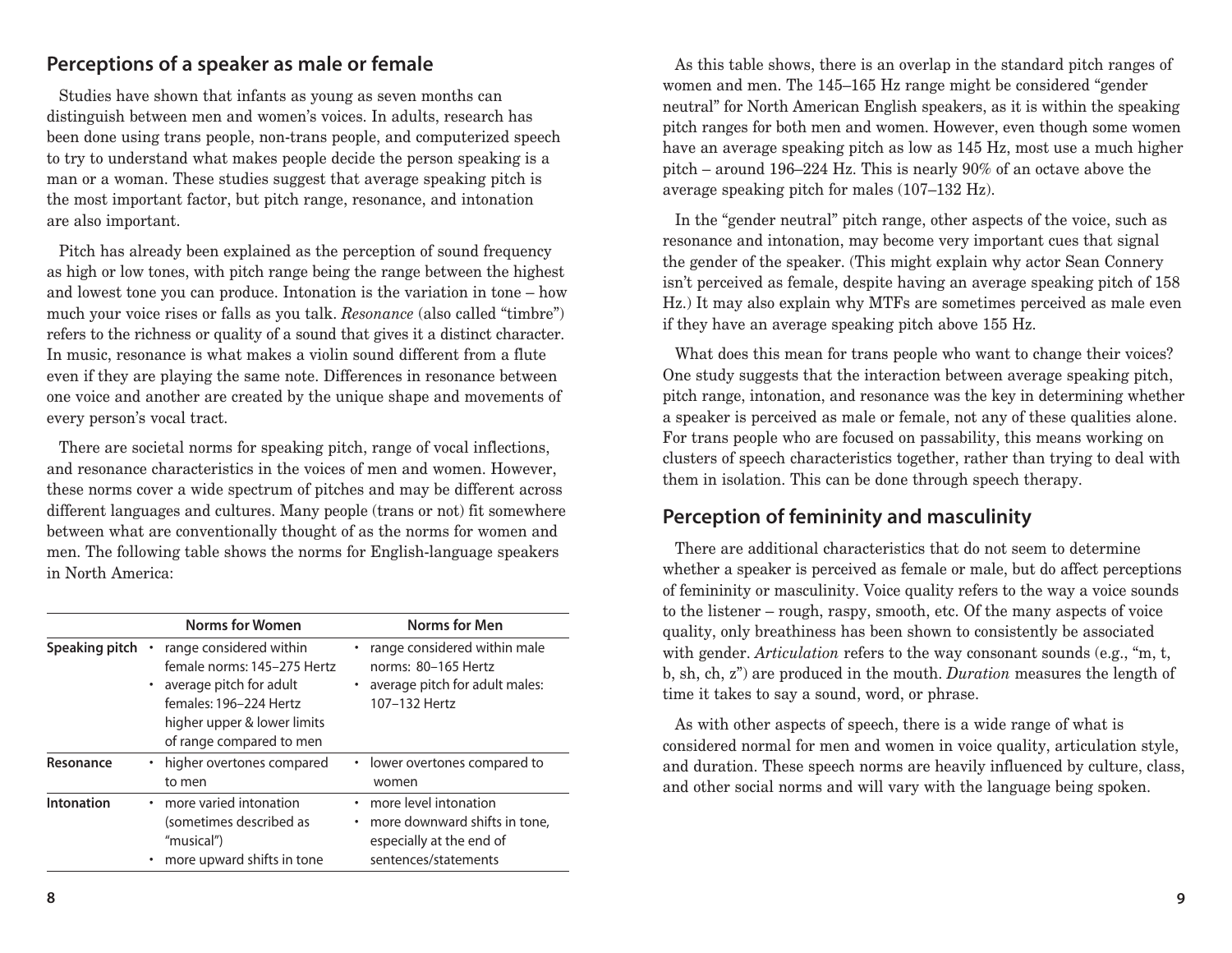|                     | <b>More Feminine</b>                                                                                            | <b>More Masculine</b>                                                          |
|---------------------|-----------------------------------------------------------------------------------------------------------------|--------------------------------------------------------------------------------|
| Voice quality       | more breathy<br>$\bullet$<br>start words more softly                                                            | • voice usually not perceived as<br>breathy<br>• start words more forcefully   |
| <b>Articulation</b> | • clear and precise<br>pronunciation<br>more forward tongue position                                            | • dropped letters (e.g., "thinkin"<br>instead of "thinking"), slurred<br>words |
| <b>Duration</b>     | take longer to say words and<br>phrases<br>lingering on vowel sounds<br>for emphasis (e.g., "sooo<br>qorgeous") | • short, choppy, rapid speech style                                            |

There are also gender norms associated with non-verbal elements that relate to speech – the way we move our face, hands, arms, and body as we speak. This is often called "body language". Norms relating to body language are culturally specific, so there is no one universal set of norms. However, within North America there are strongly held stereotypes of gender and non-verbal communication:

|                       | <b>Stereotype of Women</b>                                                                                                                                                 | Stereotype of Men                                                                                                                                          |
|-----------------------|----------------------------------------------------------------------------------------------------------------------------------------------------------------------------|------------------------------------------------------------------------------------------------------------------------------------------------------------|
| Eye contact           | • increased eye contact<br>look directly at speaker, with<br>$\bullet$<br>head and eyes facing forward<br>when listening<br>in negative interaction, tend<br>to lower eyes | • decreased eye contact<br>look at the speaker from an angle<br>(e.g., head cocked to side) when<br>listening<br>in negative interaction, tend to<br>stare |
| Facial<br>expressions | · smile more often<br>• more facial expressions in<br>response to what the speaker<br>is saying<br>• tend to smile and nod head<br>when listening                          | · smile less often<br>• fewer facial expressions in<br>response to what the speaker is<br>saying<br>• tend to frown and squint when<br>listening           |
| <b>Gestures</b>       | • gesture toward self when<br>talking                                                                                                                                      | • gesture away from self when<br>talking                                                                                                                   |
| <b>Posture</b>        | • take up less physical space<br>• tend to bring arms and legs<br>toward the body<br>lean forwards when listening                                                          | • take up more physical space<br>• tend to stretch arms and legs<br>away from the body<br>lean backwards when listening                                    |
| <b>Touching</b>       | • do not approach men as<br>closely in terms of personal<br>space                                                                                                          | • tend to approach women more<br>closely in terms of personal space                                                                                        |

As with any stereotype, we recommend critically thinking about whether or not these kinds of conventions fit for you. There is nothing wrong with behaving in a way that is conventional, but there should be no pressure to adopt something artificially to become a "real" man or woman.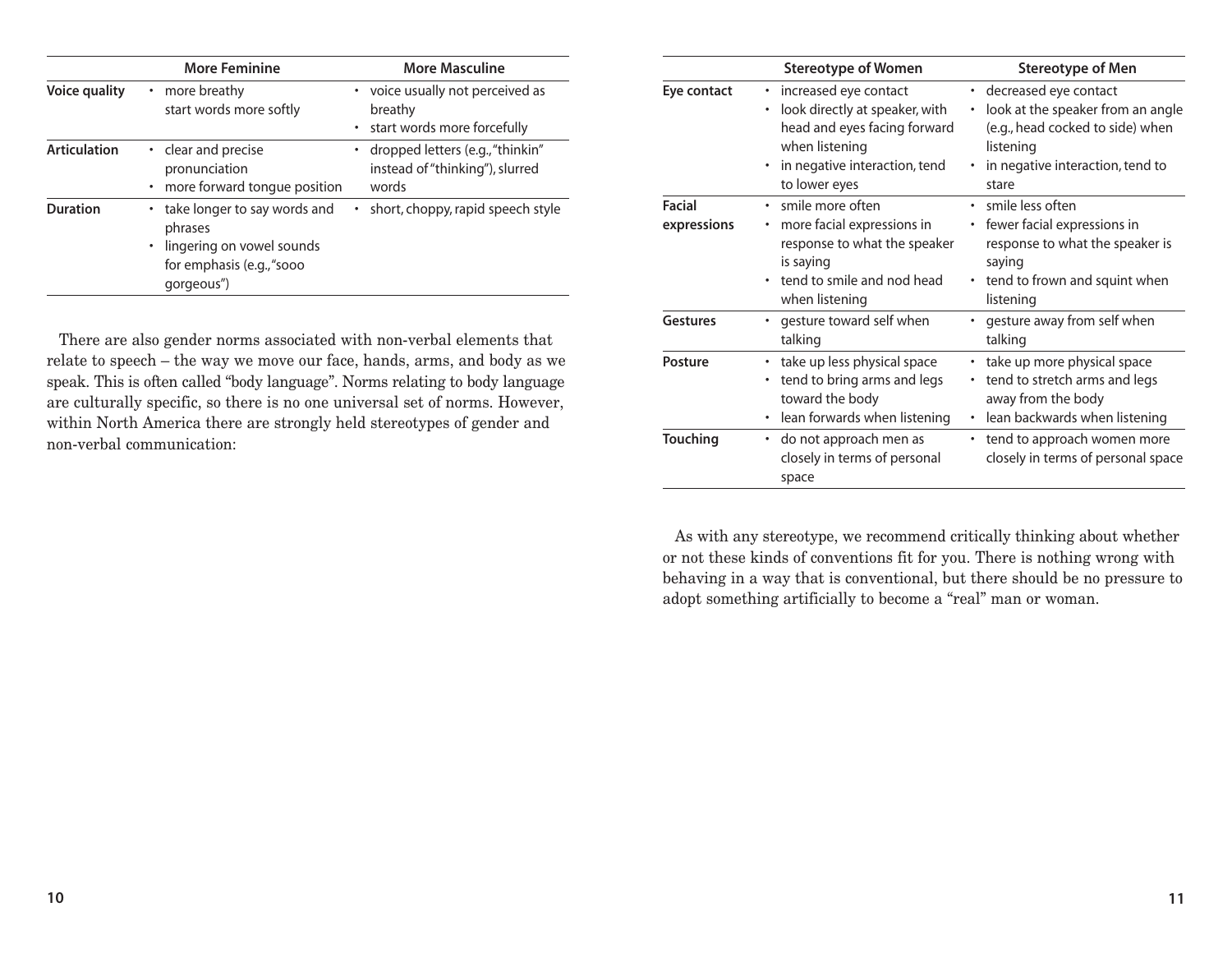### **Changing Speech – Making Treatment Decisions**

Everyone makes treatment decisions differently. Some people like to do their own research and know exactly what they want out of treatment, while others want guidance from a professional; some people make decisions on their own, while others want loved ones to be involved. However you make decisions, in deciding on a treatment plan to feminize or masculinize your speech, we encourage you to consider the treatment techniques that can be used, the changes that typically happen, and the risks that may be involved, so you can make a fully informed decision.

#### **Understanding what you're starting with – The baseline assessment**

Changing your speech can produce strain in the larynx and other structures in the vocal tract. Whether you're trying to change your speech on your own or with professional assistance, an assessment by a trained professional before you start can help you know where you're starting and also detect any voice problems you might not know you have.

Every speech professional has a unique approach, but baseline assessment usually involves:

- questions about your goals for speech change
- questions about your general medical history, including conditions that could impact speech
- questions about behaviors that can impact your voice (e.g., smoking, drinking alcohol, work that involves use of voice)
- discussion about past experiences trying to feminize/masculinize your speech (what worked, what didn't work, were there any negative side effects?)
- assessing your current speech (see *Sex, Gender and Speech*): pitch, intonation, resonance, loudness, inflections, voice quality, articulation, phrasing, tongue/lip/mouth position, and non-verbal communication
- trying practice exercises to get a sense of how easily your voice changes

After the assessment is complete, the speech professional should explain the results to you, including a summary of the characteristics of your voice, the flexibility/limits of your voice (what can and can't be changed), and their professional opinion on what aspects of speech would be helpful to change to reach your goals. They may also recommend particular types of treatment. It is up to you how much to weigh the clinician's opinion in making the decision about where to go from here: you may disagree with the clinician, want another opinion, or want time to think it over, or you may feel comfortable going ahead with their suggestions.

If the clinician who does the assessment has any concerns about possible voice problems, throat problems, or other medical conditions, you may be referred to a doctor for further assessment.

#### **Treatment options – An overview**

The goal of speech treatment is to change your speech in the ways you want while protecting your voice from fatigue, strain, or damage. There are three options to change the voice: speech therapy on its own (FTM and MTF), or in combination with hormones (FTM) or surgery (MTF). Speech therapy may be combined with surgery or hormones to target aspects of the voice that surgery/hormones don't change, or to help you get used to the changes of surgery/hormones and learn how to use your new voice as efficiently as possible.

#### **Speech therapy**

In BC, speech therapy is usually provided by speech-language pathologists. Speech therapy is not covered by the BC Medical Services Plan (MSP), although it may be available through an outpatient hospital or health unit program. It may also be included in benefit plans for people who have extended health coverage through work or school. Speech therapists with trans experience are listed at http://www.vch.ca/transhealth/resources/ directory/subjects/genderspecialty.html#voice and are also listed in the private practice roster of the BC Association of Speech-Language Pathologists and Audiologists (http://www.bcaslpa.bc.ca). For MTFs who do not have extended health coverage, a 9-week group program, *Changing Keys*, runs once or twice a year in Vancouver at a sliding cost of \$0–\$100; contact the Transgender Health Program (1-866-999-1514) for more information.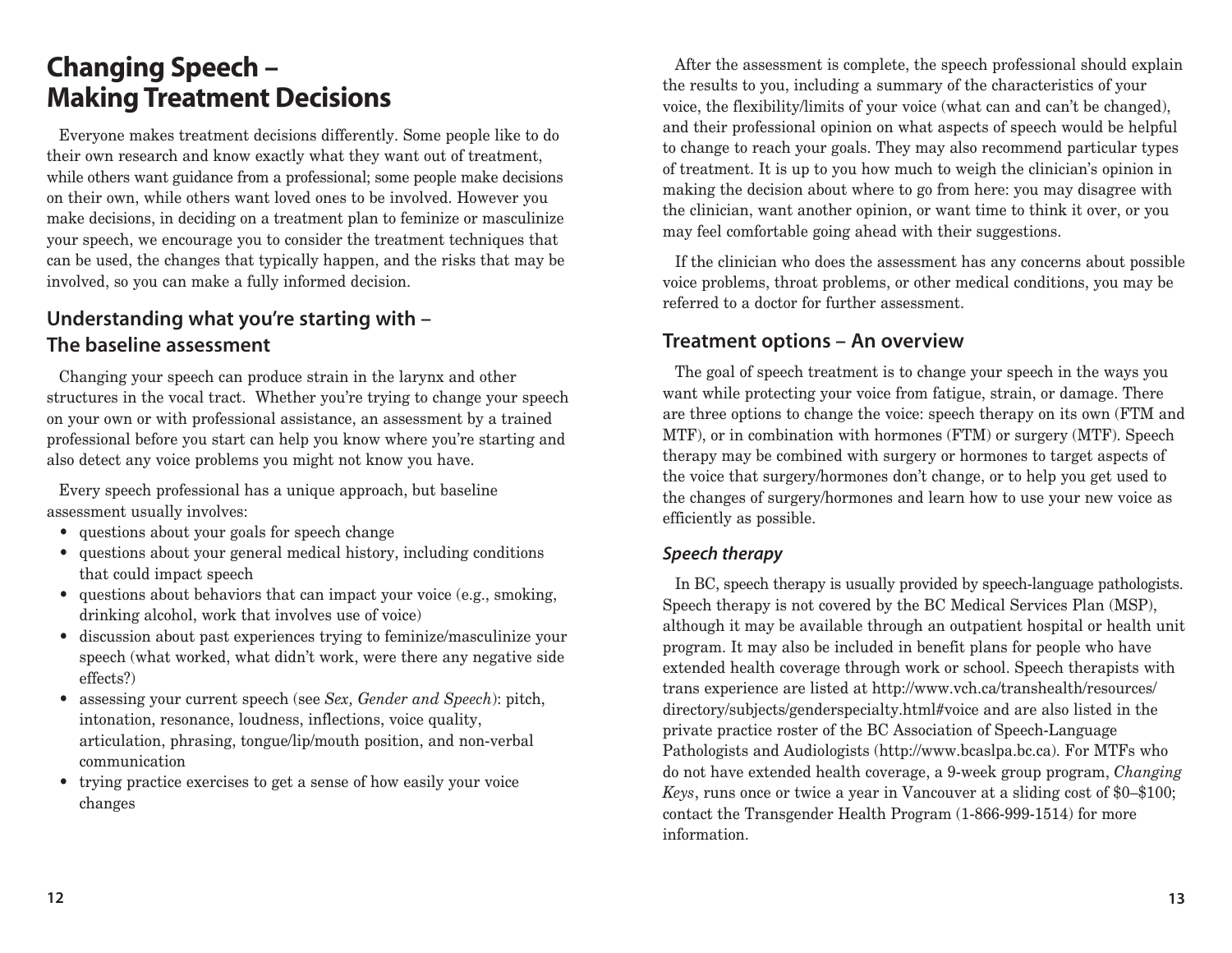Speech-language pathologists can:

- assess your voice and voice production habits
- answer your questions about therapeutic options
- discuss the connections between speech, sex, and gender
- provide information about prevention of voice strain, fatigue, and damage
- help you increase the flexibility of your voice
- train you to observe and analyze your own speech and other people's speech
- work with you to modify aspects of your voice (e.g., average speaking pitch, pitch range, intonation, resonance, voice quality, loudness, articulation, tongue/lip/mouth position)
- help you adjust to changes to your voice caused by hormones/surgery

Speech therapy may be offered in group or one-on-one sessions. The choice of a group vs. one-on-one depends on what you are comfortable with and also your specific goals. Education, discussion, and introductory exercises can be done in a group; significant changes are most effectively made in a one-on-one setting where you get personalized attention.

The length of speech therapy depends on the degree of change you want to accomplish, and how hard/easy it is for you to make these changes (some people find the changes easier than others). Some people need one year or more of weekly sessions. It's important to find a balance between getting enough therapy to make long-term changes and not getting frustrated with it dragging out too long. Because speech changes tend to fade over time, it can be useful to have "refresher" sessions (group or one-on-one) every four to six months after you finish the initial therapy.

There are a variety of videos, websites, and other materials available that give tips for feminizing the voice – essentially a self-paced form of speech therapy. The quality of these varies widely. Most are not produced by speech professionals, and the recommended exercises in some are unhelpful at best and potentially damaging at worst. If you want to follow exercises from a speech book, video, or website, consider consulting a speech professional before you start and as you go to make sure you are not harming your voice. Being aware of early signs of vocal strain (see *Taking Care of Your Voice*) can help you catch problems early on.

#### **Hormones (FTM)**

In FTMs who are taking testosterone, the vocal cords will grow thicker. This causes a drop in pitch (both average speaking pitch and pitch range). The degree of change varies and while many FTMs find their pitch drops enough for their voice to be perceived as male, others find the pitch does not drop very much. Pitch changes typically start within the first few months of taking testosterone but may take a year or longer to complete. Other vocal tract structures (cartilage, bone) do not change after puberty, and other aspects of voice (resonance, intonation, etc.) are not changed by taking testosterone.

#### **Pitch-elevating surgery (MTF)**

At puberty, testosterone causes irreversible changes to the vocal tract (see *Sex, Gender, and Speech*). For MTFs, after the voice drops from exposure to testosterone in puberty, estrogen will not reverse this change. Speech therapy can be helpful in raising pitch and also addressing resonance, intonation, and other aspects of speech that are associated with gender. For some MTFs, speech therapy alone doesn't bring the pitch high enough for the voice to be perceived as female. Surgery on the vocal tract attempts to raise pitch by shortening the vocal folds, decreasing the total mass of the vocal folds, or increasing the tension of the vocal folds. Depending on the technique, laryngeal shave ("thyroid chondroplasty") may be done at the same time to reduce the size of the Adam's Apple. This doesn't usually affect the voice.

The kind of care you need after voice surgery depends on the specific technique that was used (see the next three pages). Ask your surgeon for detailed instructions. Your surgeon will want to see you periodically to keep checking your healing and recovery. It is common to experience temporarily decreased pitch, decreased voice quality, and swelling after surgery; in most cases these problems resolve on their own.

Estrogen increases your risk of blood clots (which can be fatal), and this risk is particularly high when you are lying still for periods of time during and after surgery. If you take estrogen, it's recommended that you talk with your doctor about tapering your use down before the surgery and gradually starting it back up after you have recovered.

Smoking cigarettes increases the risk of complications from anesthetic and slows healing after surgery. A study of MTFs who underwent voice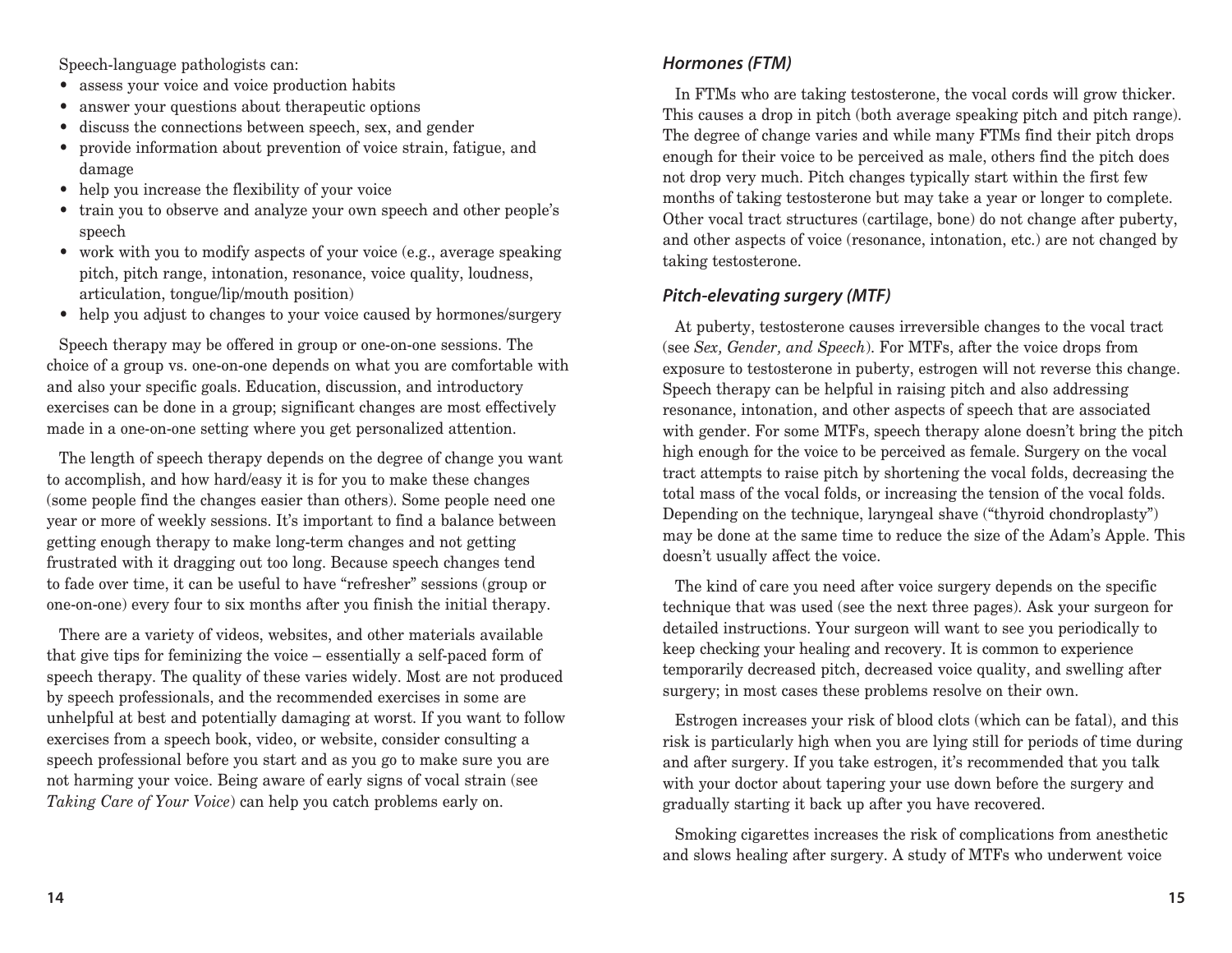surgery found that those who smoked after surgery had lower pitch and poorer voice quality compared to those who did not smoke. Your GP can provide information about options to help cut down or quit smoking.

For most techniques, it is recommended that patients not use their voice at all (not even to whisper) for 1–7 days after surgery, and then use it cautiously until discomfort from swelling has passed. For technique 5(c) described below, which is more invasive, two weeks vocal rest is suggested.

There are five types of surgery that can be done to elevate pitch. Of these five, not all are done in BC. Costs are not covered by the Medical Services Plan whether surgery is done in or out of the province.

- 1. **Anterior commissure advancement** involves removing a section of thyroid cartilage and then using splints to wedge the section of cartilage forward by several millimeters. This pulls the vocal folds tighter (increases the tension). The surgeons who have used this on MTFs recommend that it only be used if cricothyroid approximation is not successful, as they feel it is a difficult surgery to perform.
- 2. **Creation of an anterior vocal web** is done by scraping the front section of the vocal folds. The scar tissue that forms creates a web of tissue between the folds fusing them together. This shortens the folds. There is an estimated 33% risk of permanent hoarseness with this technique. There are also concerns that if, in future, the patient had a breathing emergency and needed a breathing tube, the narrowed opening of the windpipe might make it difficult to get the tube in.



All surgery pictures adapted from Anne Lawrence, http://www.annelawrence.com/voicesurgery.html

3. **Cricothyroid approximation** (CTA) mimics the contraction of the cricothyroid muscle that is used naturally in speech to tense the vocal folds. The thyroid cartilage is pushed down against the cricoid





Thyroid cartilage pushed down against the cricoid cartilage

cartilage below it, and clamped in place at the front by stitches or metal plates. Pulling the cartilage down stretches the vocal folds. In theory, CTA is reversible – but in some cases scar tissue has permanently fused the cartilages together. Where this fusion has not happened, the stitches/plates can loosen over time, causing the cartilage to move back to its original position and the pitch to drop. Because the vocal folds aren't directly surgically changed by this technique, it may be possible to do further surgery if the CTA is not sufficient.

This is the most commonly done type of pitch-elevating surgery.

4. **Induction of scarring** has been used to raise pitch in non-trans women who have low voices.

A deep cut is made along the fold with the intention of causing a scar that irreversibly stiffens the folds which increases the rate of vibration. Voice quality may be damaged.

- 5. **Reduction of the vocal fold mass** may be accomplished by one of three methods:
	- a) Steroids injected into the folds cause the folds to atrophy.
	- b) Carbon dioxide laser can be used to evaporate part of the vocal fold. *Laser Assisted Voice Adjustment* (LAVA) is the most commonly used laser technique in MTFs. The procedure is irreversible.
	- c) *Thyroid cartilage and vocal fold reduction* (also called "feminization laryngoplasty") involves multiple changes to the vocal tract. As shown in the picture on the next page, a strip at the front of the thyroid cartilage is removed. Parts of the vocal folds are then removed (making them shorter and decreasing their mass). A loop of stitching through the ends of the cartilage and the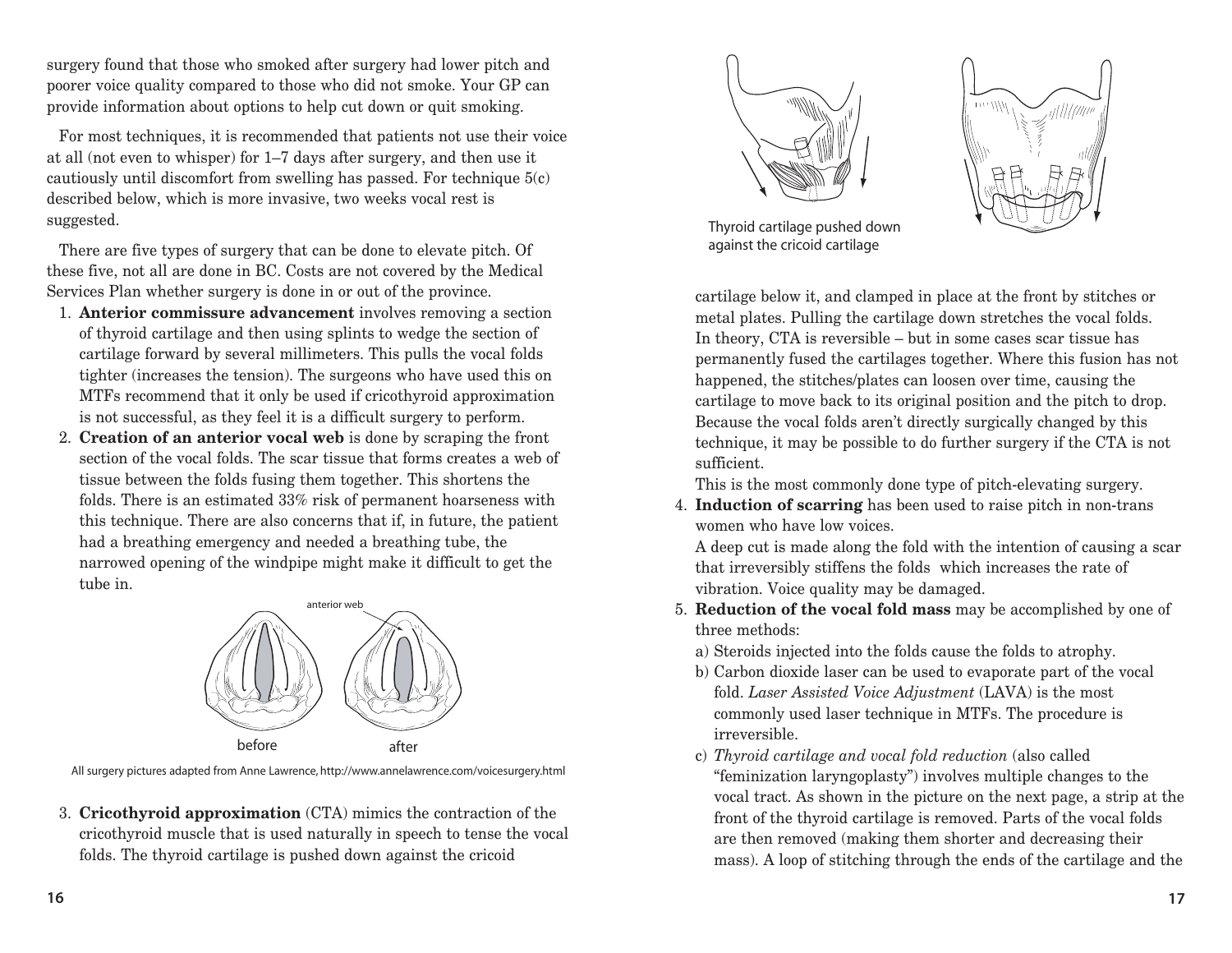

vocal folds pulls the folds tighter and stretches them. The larynx may also be raised in the neck to shorten the resonance chamber. The surgeons who perform this technique warn that voice quality will likely be negatively affected.

#### **Research findings**

#### **Speech masculinization – what works for FTMs?**

In reviewing all the research on speech care for trans people, we did not find any specific protocols for treatment of FTMs or studies on how effective treatments are. With only a few exceptions, most articles stated that FTMs don't need speech services because testosterone will cause pitch to drop. This ignores the needs of FTMs who don't want to or can't take testosterone, the reality that testosterone doesn't always drop pitch low enough for FTMs to be perceived as male, and the speech elements other than pitch that are connected to gender (resonance, voice quality, intonation, loudness, articulation, etc.). A study of one FTM who went into speech therapy to lower his pitch and deal with vocal strain found that his voice slowly dropped from 148 Hertz to 113 Hertz with less vocal fatigue than before therapy – but details are not given on how this was done.

Without any research to show what is most effective, what should FTMs who are having trouble with their speech do? At this point, all we can recommend is cautious experimentation with speech therapy techniques (e.g., exploring inflectional patterns and speaking range) to see if you can find something that works for you. It may be that some of the techniques used in speech therapy with MTFs can be modified to be used with FTMs. Speech therapy is used to treat males who still have a high-pitched voice

after puberty ("puberphonia"), but it is not known if these protocols are helpful for FTMs. To help other FTMs, you and your clinician can evaluate the success of the treatment and then make those results available to other clinicians and FTMs to learn from.

#### **Speech feminization – what works for MTFs?**

Between 1976 and 2005 there have been five published reports on work with individual MTFs and six studies done on small groups of MTFs. While all of the studies are too small to be conclusive, there is evidence that in some cases speech therapy can be helpful in addressing all of the aspects of speech associated with sex/gender – pitch, resonance, intonation, etc. – and that these changes can be maintained over time. A study of ten MTFs 1–9 years after they completed speech therapy found that average speaking pitch rose for all participants right after therapy (by an average of 43 Hertz), with most dramatic change for those who started out with lower pitch; seven of the ten had an average pitch over 165 Hertz by the time they finished therapy. Over time pitch decreased for 90% of the participants but they still maintained at least half of the gain in pitch over the long term. In another study of 12 MTFs who received speech therapy, 42% had fundamental frequency greater than 155 Hertz at the end of therapy, and 83% sustained this over time, with an overall average increase of 20 Hertz compared to baseline values. In two case reports clients who were perceived as male before speech therapy reported being perceived as female after speech therapy.

Although speech therapy has a positive effect, the degree of change varies from person to person, and may not be enough to achieve full passability. In one study of twelve MTFs who had speech therapy and then pitch-elevating surgery, 52% of participants said that although they found speech therapy exercises easy or very easy in a clinic setting, they had difficulty putting those exercises into practice in real life settings, and 30% said they relapsed into their old male voice often or always – especially in stressful situations. In one case report, three and six months after speech therapy, the client reported only being perceived as a woman 50% of the time on the telephone. Passability is not everyone's goal, but for MTFs who are very concerned about passability, this may or may not be achievable by speech therapy.

Surgery is an additional way to try to elevate pitch. Research shows mixed results. A number of studies on groups of MTFs who had vocal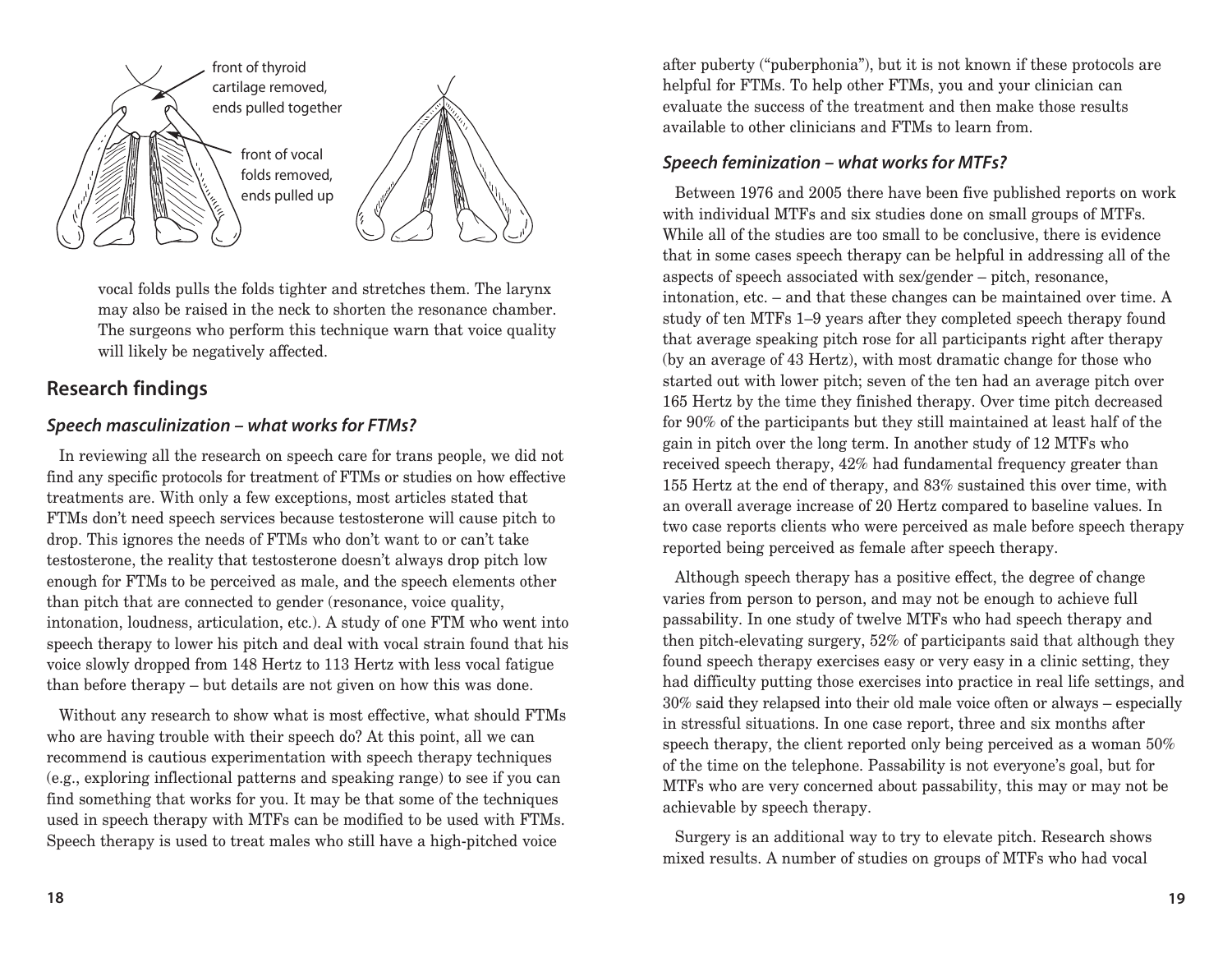surgery found that in looking at all the cases together pitch did increase, but analyzing each case within that group, surgery decreased average speaking pitch for some individuals. There are also serious risks, including reports of permanently disordered voice quality, difficulty speaking loudly, difficulty swallowing, difficulty breathing, sore throat, wound infection, decreased vocal range, and severe scarring. Despite the problems associated with surgery, patient satisfaction was around 60% in two studies.

Comparing the risks to the benefits of vocal surgery, speech professionals have mixed opinions. Some (including surgeons) believe the current techniques are too risky to attempt at all. Others feel current surgical techniques are good enough to be considered as a way to raise pitch for MTFs. Many speech professionals take the middle position – speech therapy should be tried first, but voice surgery can be considered as a treatment of last resort if speech therapy doesn't adequately raise pitch. Because surgeons and speech-language pathologists often have different perspectives, it can be helpful to consult with both as part of making a decision about surgery.

#### **Choosing a speech professional**

Like all other aspects of deciding on treatment, deciding on professional assistance is different for everyone. Some people choose a speech therapist or surgeon who was recommended by another trans person, some try out a couple different professionals and pick the one they feel best about, and some people randomly select a name out of the phone book.

Depending on where you live, there may not be any speech professionals in your area who have experience working with trans people (call the Transgender Health Program at 1-866-999-1514 or see http://www.vch.ca/ transhealth/resources/directory/subjects/genderspecialty.html#voice for a list of trans-experienced speech professionals). The Transgender Health Program and Transcend have worked together to create training for speech professionals working with trans people (call 1-866-999-1514 or see http://www.vch.ca/transhealth/resources for more information).

If you can travel to Vancouver and you have extended health coverage or can afford to pay privately, you have more options about who to see. To find a speech-language pathologist (SLP) in private practice who provides service to transgender people, go to the website of the professional

association of BC speech-language pathologists (http://www.bcaslpa.bc.ca), click on "private practice" (left side of screen), then choose "Find a practitioner" and choose the nearest city/town. Trans-experienced SLPs include "Transgender Voice" in the description of their services.

Some health providers provide a free initial interview or phone consultation. This gives you a chance to ask about their experience, expertise, and attitudes relating to trans issues, as well as find out more about the practical logistics such as fees and waitlist for services. The types of questions you ask depend on your personal preferences and needs. Some questions suggested by trans people and loved ones from focus groups in Victoria are:

#### **Logistics & policies**

- Are you open to everyone, or are there limits on who is eligible for your services?
- Do I need to get a referral from another service provider to see you?
- Do you have an intake process?
- How long is your waiting list?
- What are your fees?
- Are there stairs into your office? Is the bathroom wheelchair accessible?
- What are the limits of your services and powers? What can/can't you do?

#### **Training & experience**

- What is your background and training? What kinds of education and experience do you have?
- Have you ever worked with trans people or their family members? Have you worked specifically with (Two Spirit people, trans) people of colour, MTFs, FTMs, intersex people, transsexuals, crossdressers, etc.)?
- Are you familiar with the language used to talk about gender issues and sexual orientation?
- What kinds of expertise do you have that you think I might find useful?

#### **Attitudes & sensitivity**

While most health professionals would get defensive if asked directly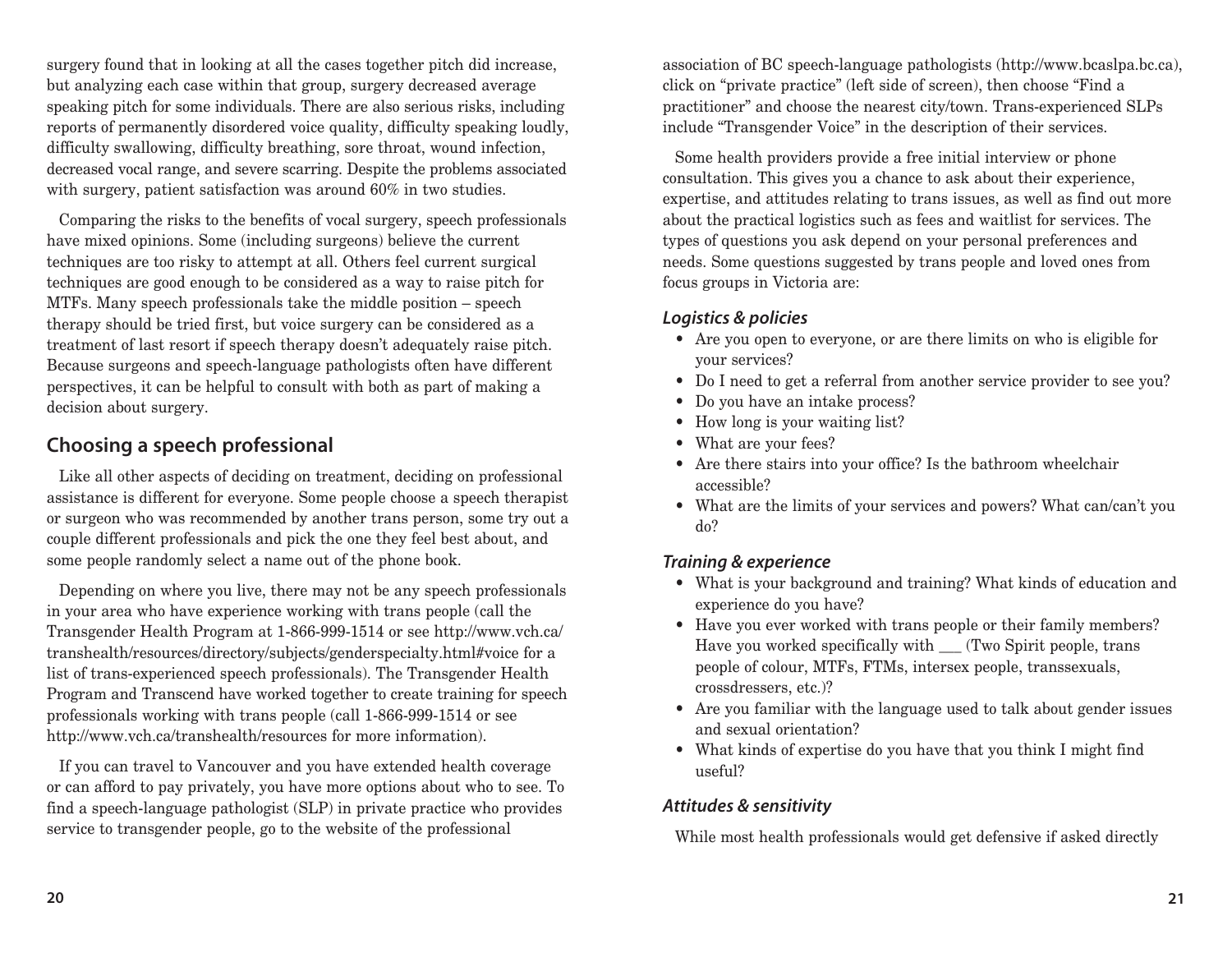about their attitudes to transgender people or just say "I don't discriminate," during your initial consultation you can try to get a sense of their sensitivity to transgender issues. Some areas suggested by trans people and loved ones include:

- What is their approach to gender and to gender diversity? Do they seem to perceive transgenderism as a mental illness?
- What is their approach to physiological diversity? Do they seem to perceive intersexuality or disabilities as physical abnormalities?
- Do they understand how societal issues (such as transphobia, racism, sexism, etc.) affect trans people's health and well-being?
- Do they seem open to advocating on your behalf if you are having difficulty with other service providers?
- How comfortable do they seem talking explicitly about gender issues and being around trans people?
- Does it seem like they value diversity and honour the client's perspective?
- Do they seem open to hearing your opinions and concerns?

#### **Overwhelmed with all the things to consider?**

Deciding what to do can be overwhelming. If you or your loved ones want support, you can talk with one of the staff at the Transgender Health Program. They are not speech professionals so can't give you any medical advice, but can help you understand what your options are, work out a plan, and provide peer support. They can also help you with referrals to speech therapists or surgeons if you need professional help to explore your options.

# **Taking Care of Your Voice**

What's good for you generally is good for your voice. However most people (including the people who wrote this) don't live a 100% healthy lifestyle – eating things we know aren't good for us, not getting enough sleep or enough exercise, etc. But even small changes are better than no changes. Cutting down smoking by one cigarette a day, drinking an extra glass of water, or anything else that moves you towards health is a good thing. So…have a look at this advice and think about what you can do at this point…even making one change is a good start!

#### **1. Keep your larynx hydrated**

**Drink**: 8 to 10 glasses/day of non-caffeinated, non-alcoholic liquids; more if exercising, using your voice a lot, or taking dehydrating medications (e.g., spironolactone). Water is easiest and it's what your system needs. Caffeine (coffee, tea, most soft drinks) and alcohol have a drying effect on your body. How can you tell if you are drinking enough water? Follow the dietician's advice to "pee pale." Check your urine – if it is pale yellow, you are well hydrated; if it is dark yellow and concentrated, reach for the water bottle.

**Steam**: Breathing in humidified air rehydrates the vocal folds from the outside. It can be useful if you have an upper respiratory infection, your throat feels tired or sore, you have been doing a lot of talking or singing (breathing through the mouth dries out the vocal folds), or you are in a dry environment.

*Things you can do*: Steam for 5 to 10 minutes, twice a day.

- Take a hot shower or bath
- Put your face over a bowl of hot water and drape a towel over your head (you get a facial at the same time)
- Use a hot water vaporizer (not cold-mister)
- Buy your own personal steamer (around \$50)

#### **2. Keep your larynx healthy**

**Clean air**: Ideally, the only thing that should touch the vocal folds is clean, moist air: anything else can irritate them. While the vocal tract has a housecleaning system that cleanses the mild, common pollutants from the vocal folds, it cannot cope with the two main sources of laryngeal irritation – smoking and acid reflux.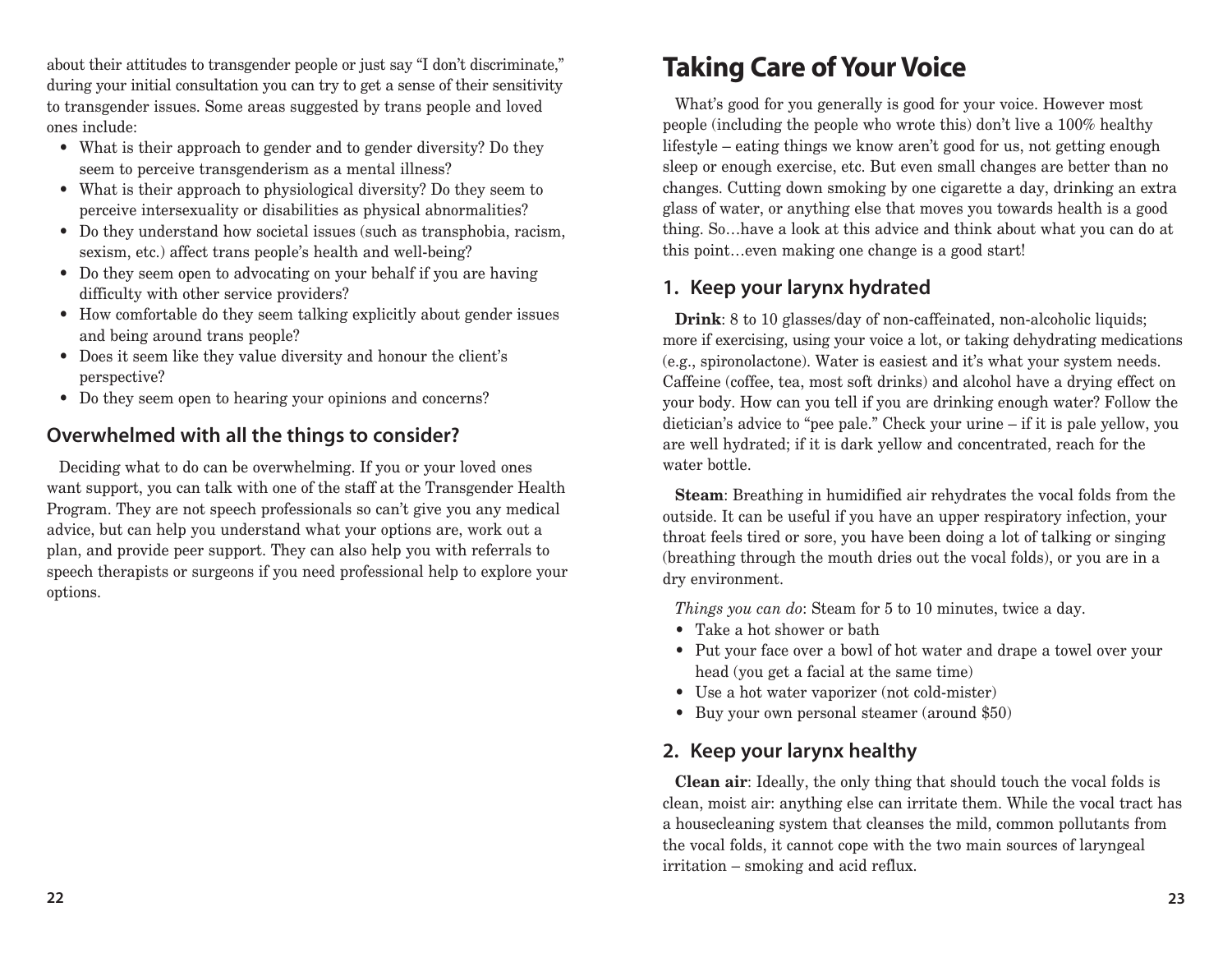Smoking (cigarettes, pot/hash, crystal, crack, heroin, PCP, etc.) brings hot gases into contact with your larynx, drying the lining of your vocal folds; crack and freebase cocaine can get hot enough to cause serious burns. Smoking also exposes your larynx to an assortment of chemicals. The tar in cigarettes and cigars is particularly toxic: people who smoke more than 20 cigarettes a day have double the risk of getting cancer of the larynx, with an even higher risk for people who drink alcohol as well as smoke. Pot is also high in tar – four times as much tar is deposited in your lungs from smoking an unfiltered joint than in smoking a filtered cigarette.

*Things you can do*: Reduce your exposure to smoke.

- Stopping smoking is the single best thing you can do for your voice. If you want to quit but you're finding it hard to, talk to a doctor or nurse about medical options.
- Avoid second-hand smoke as much as you can.
- If you are trying to cut down on smoking:
	- don't cut the filter off cigarettes: this lets more toxic chemicals into your lungs
	- don't smoke "mild" (or "light") cigarettes: studies have found that with "mild" cigarettes smokers take deeper puffs to get more nicotine, which results in more tar deposit

**Protect your larynx from acid reflux**: If you have it, treat it. The medical terms – "gastro-esophageal reflux disease" (GERD) or "laryngealpharyngeal reflux" (LPR) – refer to a leakage of acids from the stomach back up into the esophagus (GERD) or into the larynx/pharynx (LPR). The larynx sits right at the entrance to the esophagus, so acids leaking up can spill over directly onto the vocal folds. This inflames and irritates the vocal folds and may also cause the muscles around the larynx to tighten. Reflux is frequently a background issue in voice problems.

Do you have reflux? Common symptoms include:

- gravelly voice and irritated throat, especially first thing in the morning
- frequent need to clear the throat or cough
- feeling of something stuck in the throat
- difficulty producing the voice, especially at higher pitches

If you notice some of these symptoms, ask your doctor if you have reflux.

*Things you can do*: If you have reflux, follow your doctor's advice. This may include the following:

- Don't eat for 2 to 3 hours before going to bed.
- Elevate the head of your bed about 6" by putting blocks or old phone books under the bed frame at the head end, so you are sleeping on a bit of a slant. (Propping yourself up on extra pillows is not recommended as it can hurt your neck and you may slide down during the night.)
- Reduce or avoid eating foods that promote reflux. These include alcohol, caffeine, and foods that are spicy, fatty, or acidic (e.g., tomatoes, oranges, orange juice).
- Reducing excess weight around the waist can be helpful.
- Your doctor may suggest antacids or prescribe medicines that reduce or block acid production. Typically these are prescribed for 1 to 3 months and the patient is reviewed again at the end of that time. You must follow the reflux protocol as well as taking the medication.

**Protect your larynx from pollution**: Dust and chemicals can irritate the delicate tissues of the larynx. If you are exposed to these pollutants, consider increasing ventilation or wearing a mask over your mouth and nose.

#### **3. Keep your larynx harm-free (if it hurts your throat, don't do it)**

To achieve the voice they want, trans people often speak in pitches higher or lower than the larynx was designed for. To sustain a pitch that is basically outside its physiological range, you need to use good vocal technique.

*Things you can do to help your voice sound good and last well*:

- get professional training in how to produce a higher/lower voice in a way that doesn't strain your throat
- warm up your voice if you will by doing a lot of talking
- keep the sensation of your voice up in your face rather than down in your throat
- don't compete against loud background noise at parties, restaurants, or bars: in a noisy environment you may be using your voice for longer and much more loudly than you realize, and end up hoarse (a sign that there has been some damage to the vocal folds)